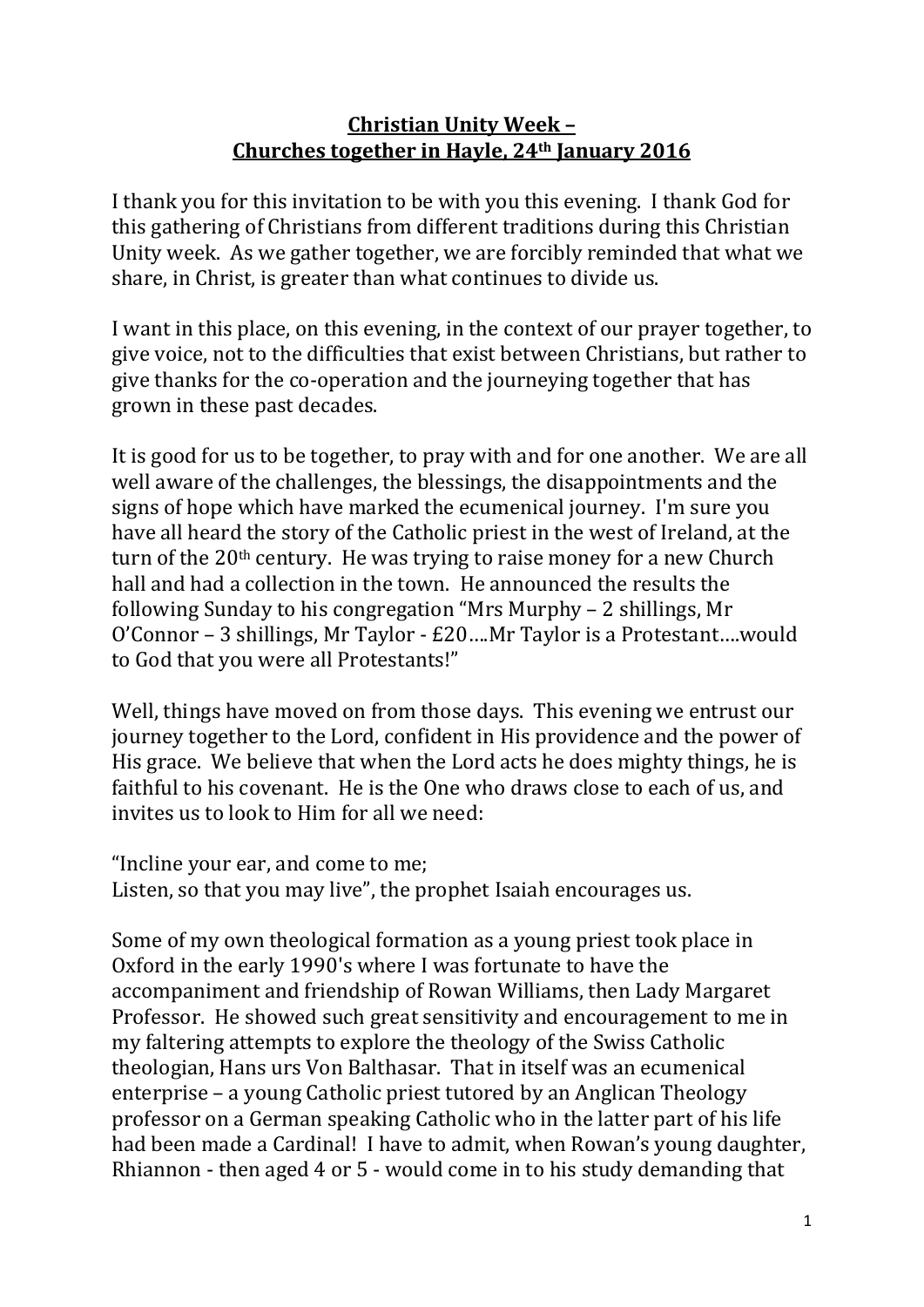her daddy read something from the stories of Postman Pat, who was all the rage with toddlers at that time, it was something of a relief. But the time that we spent together instilled in me what I came to recognise as a kind of 'affective ecumenism'. We have often heard in these years that 'affective ecumenism will lead to effective ecumenism'.

Jesus death and resurrection created a new world and a new people. It is a people to whom Jesus has given the life of Heaven, a genuine fraternity; in mutual welcome, in sharing with one another and in self-giving. St Peter's letter helped the first Christians realise that God's love had made them "a chosen race, a royal priesthood, a holy nation God's own people." (I Peter 2:9).

It is the reality of Christ's person, his saving work and above all the fact of his resurrection, which is the content of the apostolic kerygma and those earliest formulas which, beginning in the New Testament itself, have guaranteed the integrity of its transmission. The Church's unity, in a word, can never be other than a unity in the apostolic faith, in the faith entrusted to each new member of the Body of Christ during the rite of Baptism. It is this faith which unites us to the Lord, makes us sharers in his Holy Spirit, and thus, even now, sharers in the life of the Blessed Trinity. And of course it is this communion of life and love in the Trinity which is the basis of communion among the Lord's followers.

Our common task must be to help those who do not know Him, to encounter the Lord Jesus, and to come into this life of the Blessed Trinity. In this way we show that we are salt and light. Salt must not lose its flavour and light must not be kept under a bushel.

For many in our society God has "become the great Unknown." There was that very interesting statistic recently form a YOUgov poll which suggest that the majority of people in Britain, under the age of 40, now describe themselves as having "no religion".

I know there's an issue with statistics. My first degree was in Geography and Maths and one of my Professors used to say there are "Statistics, more statistics, and lies…."

And of course you cannot judge the action of the Holy Spirit by the numbers of people in our churches. Nowhere in the New Testament does the Lord promise full churches. Yet, we profess belief in an incarnate Lord, and a visible body of believers. Acts and the letters of the New Testament,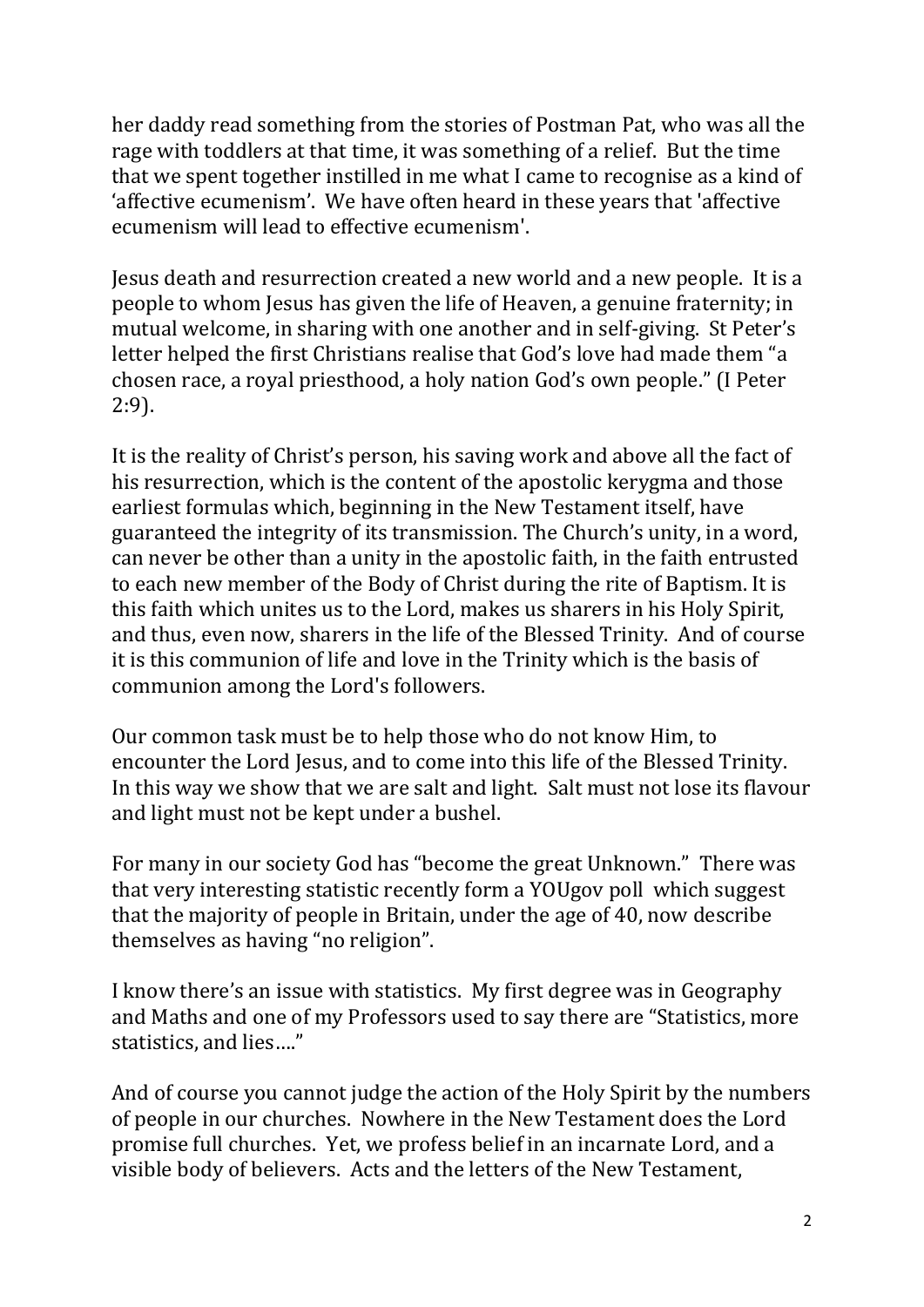especially, are full of accounts of a community that is growing, expanding and being called to share its Lord with those who do not know Him. Neither can we be neutral about this reality. We believe strongly, passionately, in the reality of a Lord who desires that all are made for eternal life with Him. We cannot be indifferent to the fact that many of our brothers and sisters do not seem to have a sense of encounter with Him.

A new Evangelization will not be achieved through more meetings, in simply adopting new methods of announcing the Gospel or by an activism which is soulless. Our witness is manifest, in the first place, through personal conversion, in drawing close to the One who above all others gives us life and guides us in how we are to walk together.

The heart of our Christian life is to bring people into a relationship with Jesus Christ. Our proclamation is focused on Jesus, his Gospel and his way. Our lives are defined by our encounters with Jesus.

Pope Francis has stressed this again and again. In *Evanglii Gaudium*, his wonderful letter on the Joy of the Gospel, he stresses:

*"The first proclamation must ring out over and over: "Jesus Christ loves you; he gave his life to save you; and now he is living at your side every day to enlighten, strengthen and free you." (Par 164)*

We must realise ever more deeply that this proclamation is called "first" not because it exists at the beginning and can then be forgotten or replaced by other more important things. It is first in a qualitative sense, too, because it is the principal proclamation, the one which we must hear again and again in different ways, the one which we must announce one way or another all the time.

We must first meet the Lord, and daily encounter Him, if we are to be able to live what He teaches. This is what Pope Francis means by our proclamation taking place "in a missionary key". We are called to be "missionary disciples". "Disciples", because we daily seek to become closer to Our Lord. And "Missionary" because we must share Him with those around us who do not know the beauty of an encounter with Him.

Only an experience of God's love can prepare the mind and heart for everything else that Christian faith offers and teaches. This must be the heart, too, of our dialogue with one another. Helping each other to be more faithful, more dedicated, followers of the Lord. We know that the